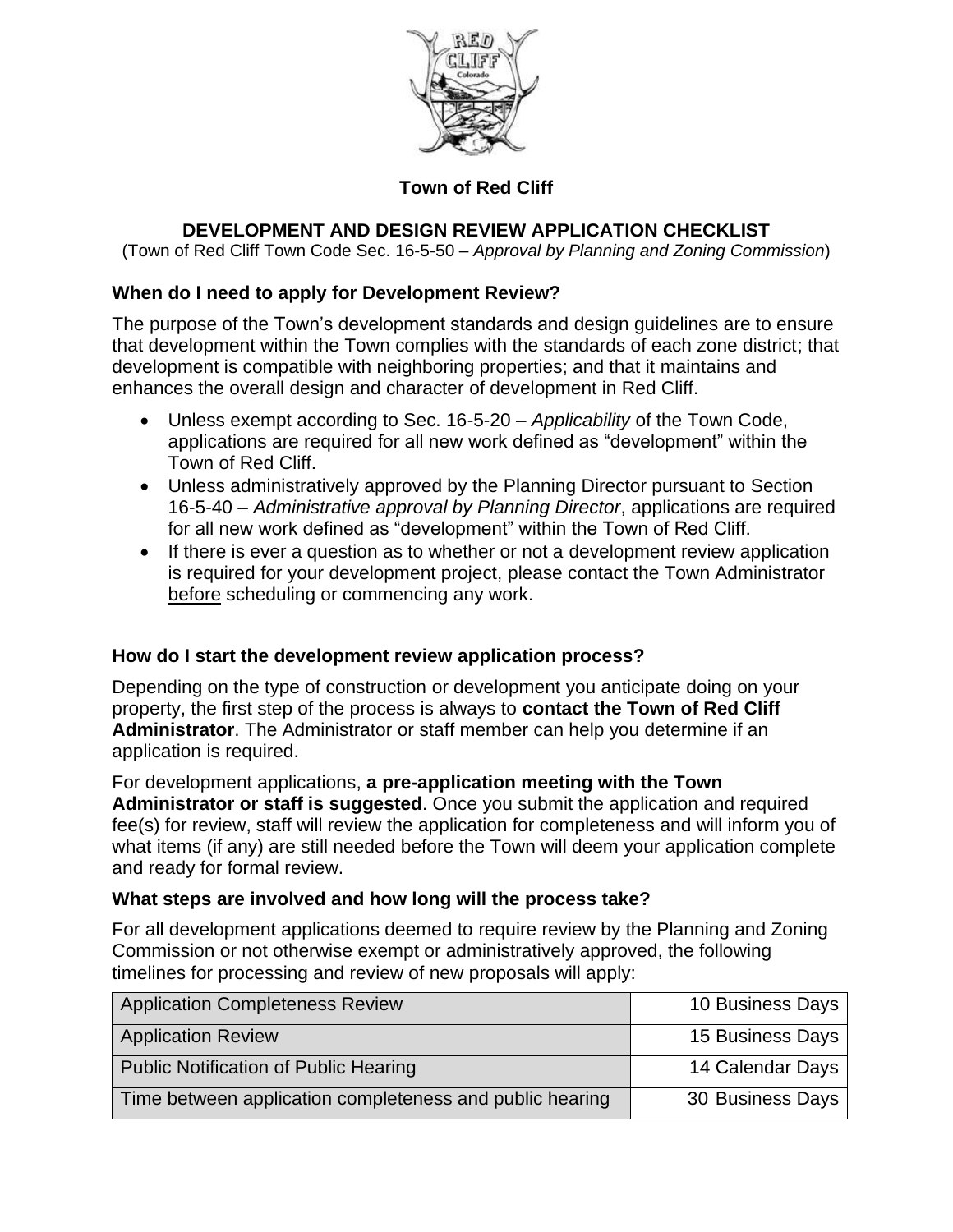### **Development Application Checklist:**

Please submit **one (1) hard copy** of your application form, plans and accompanying documents, **and one (1) electronic copy** of the same materials to the Town Administrator.

The following information and documentation is required for all applications for new development.

| The name and address of the owner or written, signed permission of the owner to<br>make the application and undertake the development                                                                                                                                                                                                                                                                                                                      |
|------------------------------------------------------------------------------------------------------------------------------------------------------------------------------------------------------------------------------------------------------------------------------------------------------------------------------------------------------------------------------------------------------------------------------------------------------------|
| The legal description, street address and other identifying information for the site at<br>which the development will occur                                                                                                                                                                                                                                                                                                                                |
| A current title report or commitment or other proof of ownership                                                                                                                                                                                                                                                                                                                                                                                           |
| A survey of the site at which the development will occur dated no more than one year<br>before the date of application                                                                                                                                                                                                                                                                                                                                     |
| A detailed description of the development                                                                                                                                                                                                                                                                                                                                                                                                                  |
| A detailed site plan drawn to scale and showing existing and proposed features<br>including site boundaries, easements, required structure setbacks, existing and<br>proposed structure locations, existing and proposed site coverage, areas devoted to<br>landscaping, existing and proposed grades and contours, existing and proposed<br>drainage, existing and proposed off-street parking, traffic circulation, and areas<br>devoted to snow storage |
| Scaled plans (floor plans, roof and foundation plans), building elevations and<br>perspective drawings sufficient to indicate the dimensions, including building height<br>calculations and measurements, roof design and overhangs, interior plans showing<br>and labeling the intended use of all rooms and spaces of any structure that will be<br>constructed, reconstructed, altered or expanded as part of the development.                          |
| Any development approval application fee established by the Town and any fees<br>required pursuant to Sec. 16-3-80, which development approval application fee shall<br>be nonrefundable                                                                                                                                                                                                                                                                   |

### **Additional Materials:**

At the discretion of the Planning Director, or assigns, the Applicant may be required to include such additional documents, studies, maps, plans, specifications, and other materials as the Planning Director, or assigns, deems necessary for the Commission to review, consider, and evaluate the development pursuant to the criteria described in Sec. 16-5-70, including, but not limited to: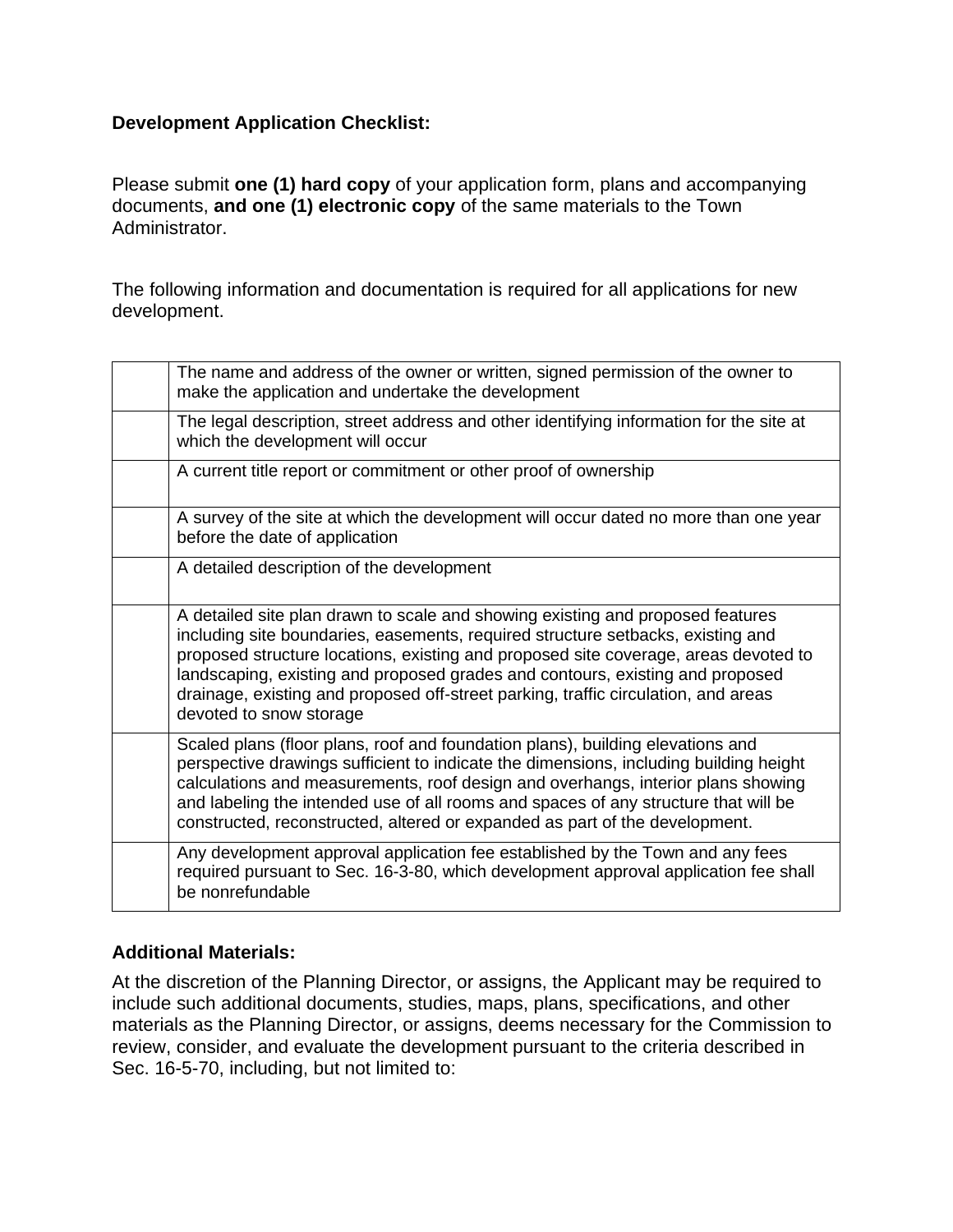- Materials samples or detailed descriptions of the materials and fixture specification to be used in connection with the development; and
- Such additional materials, plans, studies, specifications, or information as the Planning Director, or assigns, deems necessary for adequate review of the application and development by the Commission.

#### **What size and how many copies of application and plan sheets are required?**

- Plans for all new development reviews going before the Planning and Zoning Commission require two (2) copies of full size (24" x 36") plan sheets unless waived or modified by the Planning Director or assign.
- Electronic copies of all plans and application materials is also required at the time of application.
- Additional paper copies (8.5" x 11") for application materials and (11" x 17") for plan sheets will be required for Planning and Zoning Commission meetings.

#### **Process Continued:**

Once the application deemed complete, the Planning Director or assign will work with the Town Administrator and the Applicant to ensure that public notice is provided for a public hearing.

After a hearing date has been selected and public notice has been provided, the Planning Director or assign will then provide the Planning and Zoning Commission with a copy of your application materials and a staff report or review of your project, listing (staff) recommendations for revisions and/or proposed conditions of approval (things that must be addressed after approval of the project design and before any building permit may be applied for).

At the publicly noticed meeting the Commission will take one of the following actions on your application:

- 1. Recommend approval to the Town Board of Trustees;
- 2. Recommend approval with conditions to the Board of Trustees; or
- 3. Recommend denial; or
- 4. Table (continue) the application review to a date certain to allow the Applicant time to address any deficiencies or aspects of the application that do not meet town standards and code requirements.

After the Commission takes action on your development application, the Town Board of Trustees will take final action on your application, often times on the same meeting day as the Commission meeting.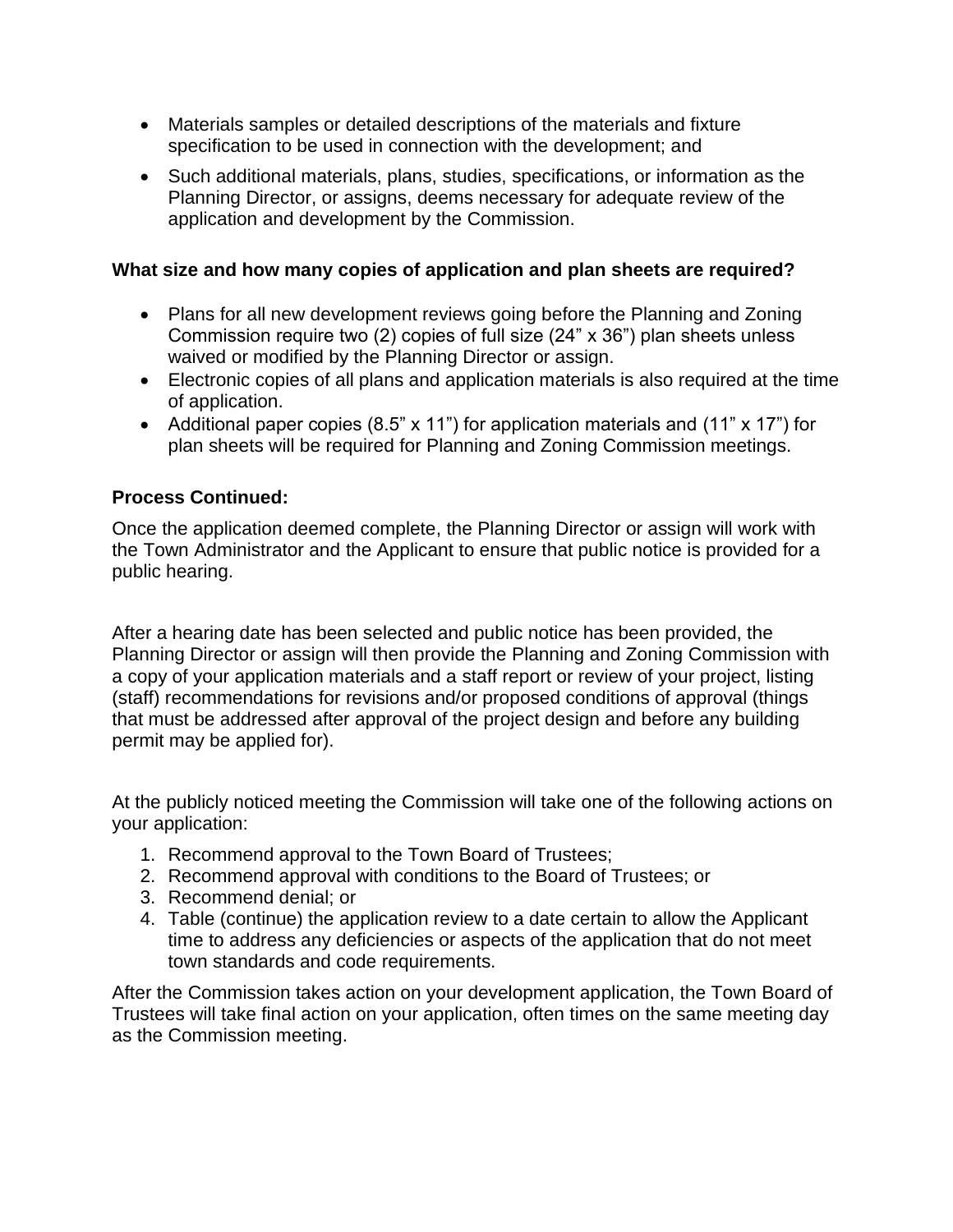If you receive approval, you may proceed to building permit submittal once applicable conditions of design approval have been addressed.

#### **Process Summary:**

- Meet with Town Administrator or assigned staff member to determine what is required for your project.
- Submit all application checklist materials, as well as applicable fee(s) to the Town Administrator with a minimum of one (1) hard copy and one (1) electronic copy of all items submitted with the application.
- Planning Director or assigned staff member will review the application for up to ten (10) business days to determine application completeness.
- Once determined complete, the development application is reviewed by the Planning Director or assigned staff member for up to fifteen (15) business days and referred to the Planning and Zoning Commission for review.
- The Planning Director or assigned staff member will schedule the application for review on the Planning and Zoning Commission Agenda and work with you to ensure proper notification of all adjacent property owners prior to the scheduled public hearing.
- During the review of your development application before the Planning and Zoning Commission, the P&Z will make a formal recommendation and your application will then be reviewed by the Town Board of Trustees.
- If your development is approved by the Board, you may proceed to apply for a development permit (building permit, grading permit or other).

### **For More Information Contact:**

| <b>Town of Red Cliff</b> |                                                   |  |
|--------------------------|---------------------------------------------------|--|
| <b>Office Phone:</b>     | $(970)$ 827-5303                                  |  |
| <b>Office Fax:</b>       | (970) 827-5300                                    |  |
| Email:                   | Manager@townofredcliff.org                        |  |
| <b>Mailing:</b>          | P.O. Box 40; 400 Pine Street; Red Cliff, CO 81649 |  |